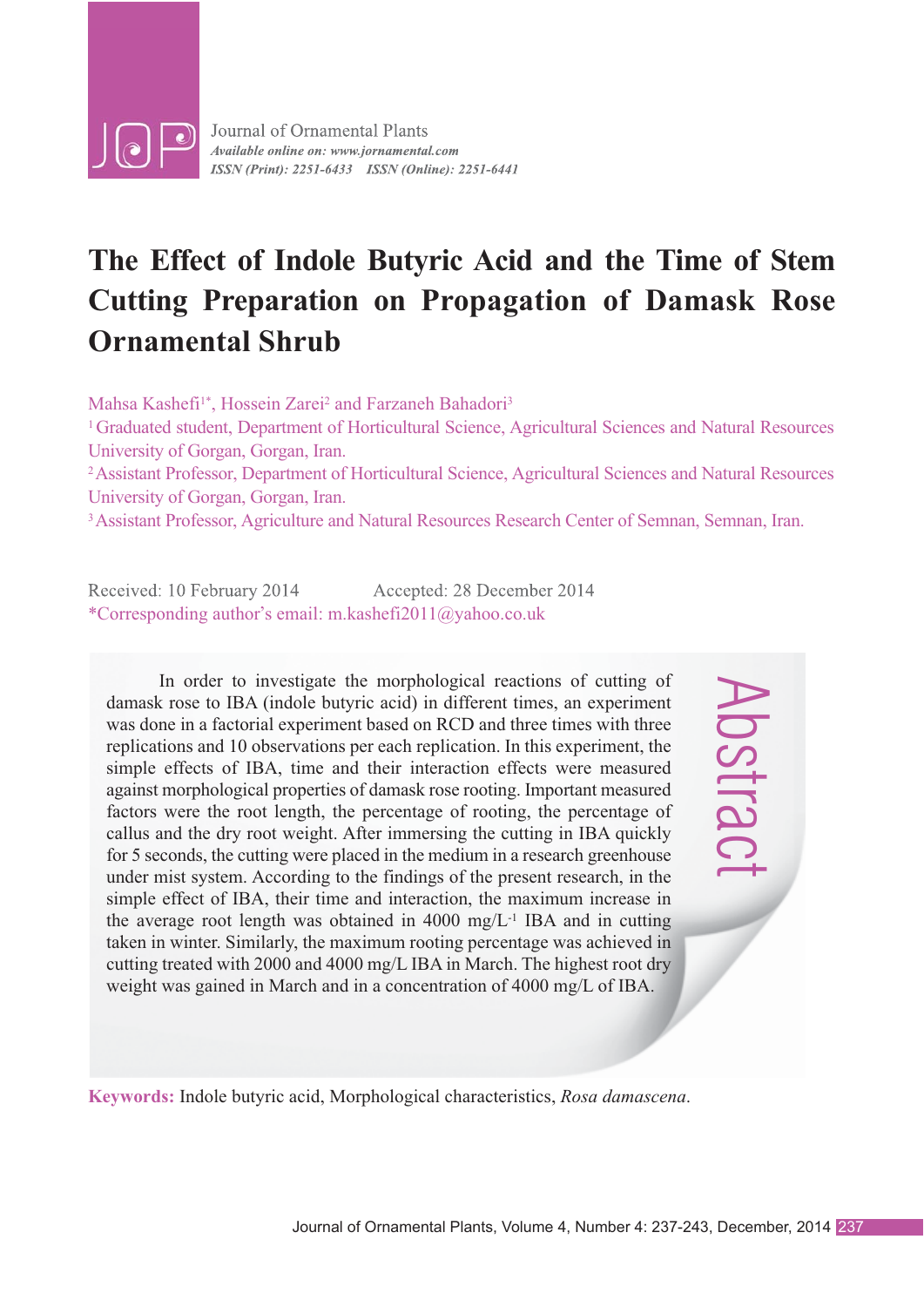#### **INTRODUCTION**

Regarding the necessity to reduce the dependence on oil revenue in the country, paying attention to the role of agriculture and natural resources in establishing a proper setting for export development becomes highlighted in order to develop nonoil exports. The damask rose (*Rosa damascena* Mill.) belongs to the Rosaceae family. It is cultivated in many parts of the world thanks to enjoying an extraordinary aroma and an immense diversity. This family consists of 2000 cultivars and about 100 genera and the chromosome basis of most of them is 2n=14. Iran is among the oldest countries producing flower and rose water in the world, with a 2500-year background.

Damask rose is a deciduous shrub and evergreen samples can hardly be found among them (Rout *et al*., 1999; Nybom *et al.*, 2005). The propagation of this plant is usually asexual and is done through cutting. This method of propagation is not fast, but is the easiest and best method to producing new plants and its greatest advantage is the production of plants similar to the parent (Ruchala *et al.*, 2002). Cutting is the best method for propagation of deciduous ornamental shrubs and evergreen broad-leaved and conifer trees (Khosh-khui, 1997). Research showed that the soft wood cutting of the maple tree is rooted from the terminal parts of young shoots in late spring under mist system and treating them with IBA enhanced rooting precentage. The results obtained from the study on the effect of cutting length and different concentrations of IBA (3000, 4000, and 5000 mg/L) on rooting of the cuttings of ornamental camellia revealed that, 5000 mg L-1 IBA, had the highest rooting precentage (Hashemabadi and Sedaghathoor, 2005).

The aim of this study is determination of best IBA concentration and time of cutting on rooting of damask rose.

## **MATERIALS AND METHODS**

In order to investigate on different IBA concentrations and time of cutting on rooting of damask rose, an experiment was conducted in the greenhouse of Agricultural Research and Natural Resources Center of Semnan province under a intermittent mist system. The cuttings carried out during March, June, and October after application of IBA through the quick immersion method and planting in a light soil bed. The study was replicated three times in a factorial experiment based on RCD with 10 cutting in each plot. The best time of cutting is when the first cold results in abscission of leaves. In cold climates, cutting is sometimes done in late winter or early spring, while in warm climates it is from February to mid April (Khosh-khui *et al.*, 2007). If enhanced vegetative growth of plants is required, soft wood cuttings should not be used, however, usage of hard wood cuttings harvested in late fall and early winter is recommended (Hajiyan, 1996). Mist system provided relative humidity above the cultivation bed. In the current research, a hydrometer measured the relative humidity of the greenhouse, where it was variable between 60 to 80 percent in all of the three times. This system has been very effective in enhancing rooting of difficult rooting, soft wood cutting of large-leaved cultivars and broad-leaved evergreen ones unlike conifers.

Cuttings were planted in the rooting bed after  $5$ " immersing in the iprodione + carbendazim fungicide solution (2/1000) and IBA (0, 500, 1000, 2000, and 4000 mg/L). After 60 days, the cuttings were taken out of the bed and the results were recorded.

In this research, the simple effects of IBA and the time of cutting and their interaction on the mean length of the root, rooting percentage, the percentage of callus and the dry weight of the root were measured. Ruler was used in order to measurement the mean length of the root. After transferred to laboratory, the root was separated completely from the cutting and washed to remove any external materials, then exposed 70 °C for 48 hours. After taking out the dried roots related to each sample from the oven, every sample was weighed separately on a digital balance (P<0.01).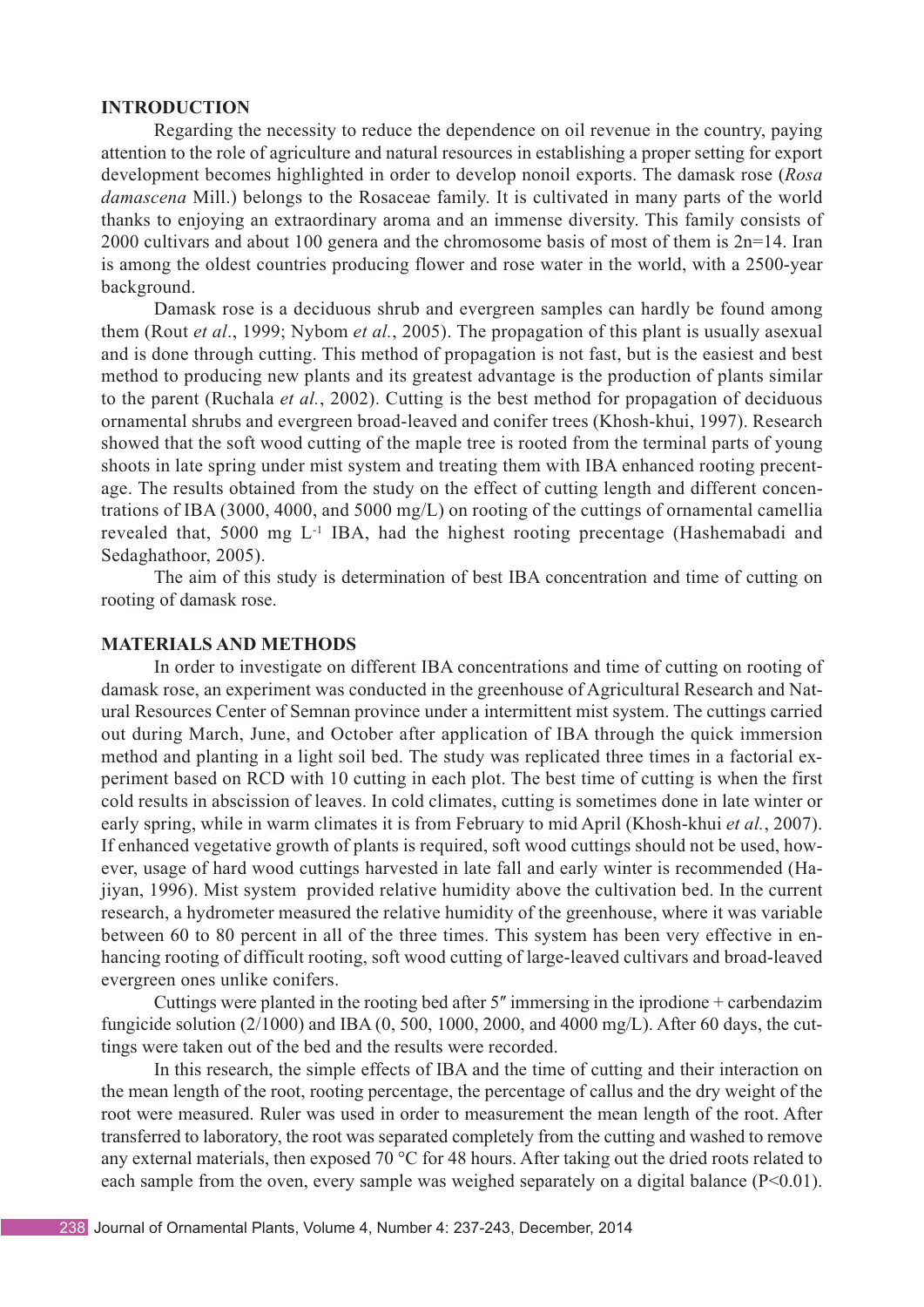Table 1. ANOVA table of effect of IBA and time on morphological characteristics of *Rosa damascene* Mill.

| <b>S.O.V</b>        | df             | <b>MS</b>              |                       |                      |                     |
|---------------------|----------------|------------------------|-----------------------|----------------------|---------------------|
|                     |                | Average root<br>length | Rooting<br>percentage | Callus<br>percentage | Root dry<br>weight  |
| IBA(H)              | 4              | $7.079*$               | 1147.778*             | 1214.444*            | $8.314*$            |
| Time of cutting (T) | $\overline{2}$ | 23.214*                | 5446.667*             | 3795.556*            | 30.132*             |
| H*T                 | 8              | $1.790*$               | 182.778ns             | 167.778ns            | 2.426 <sup>ns</sup> |
| Error               | 30             | 0.102                  | 157.778               | 126.667              | 2.023               |
| Total               | 45             |                        |                       |                      |                     |
| <b>CV</b>           |                | 16.63                  | 19.15                 | 16.08                | 71.84               |

\*, n,s : Significant at 5% probability level and not significant, respectively.

Statistical analysis was done by SPSS software and the means were compared using the Tukey test at a 5% probability.

## **RESULTS**

In the results of this research, according to ANOVA (Table 1) and F-test, it can be stated that the simple effects of IBA and the time of cutting length of the root, rooting percentage, callusing percentage, and dry weight of the root were significant at 5% level, interaction effect of IBA and time was not significant at the 5% probability level in these traits except average root longth (Table 1).

Fig. 1 and 2 showed that the highest mean length of the root was seen in 4000 mg  $L^{-1}$  IBA, while the lowest one was obtained in the control treatment (Fig.1). Furthermore, the highest root mean length was obtained in cuttings obtained in March, (Fig. 2).

According to results, in all three times, March, June and October, the cutting prepared in March were better in all properties than those obtained in June and October. 4000 mgL-1 IBA in cutting obtained in March, had the highest root length among all treatments (Fig. 3).

# **Rooting percentage**

The IBA at  $4000 \text{ mg } L^{-1}$  enhanced rooting percentage in cuttings with a significant differ-







Fig. 2. Times of cutting on average root length of *Rosa damascena* Mill.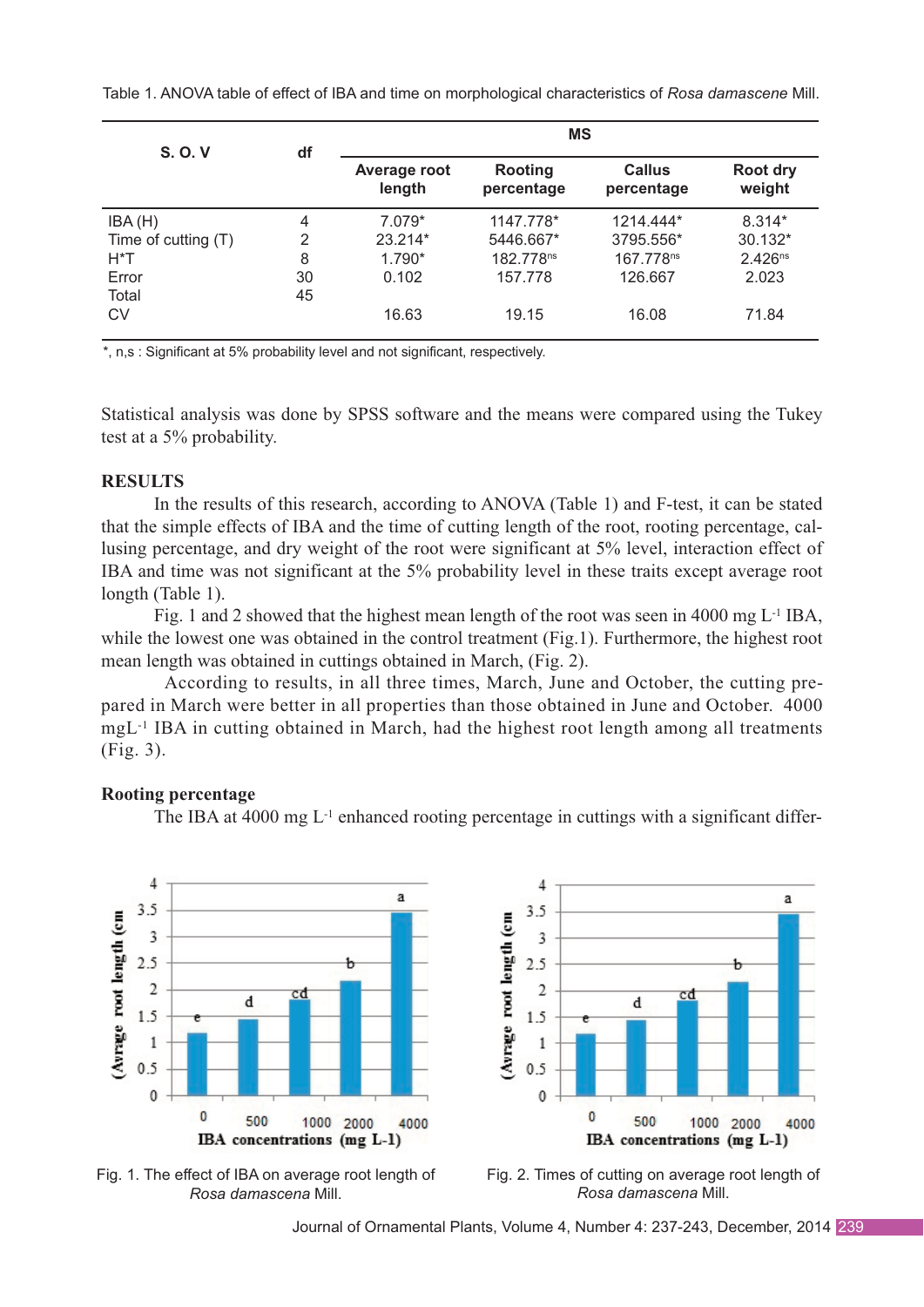

Fig. 3. Interaction of IBA concentrations and times of cutting on average root length of *Rosa damascena* Mill.

ence of 5% compared to 0 and 500 mgL-1 (Table 1, Fig. 4). Similarly, the maximum percentage of rooting was obtained in cuttings obtained in March (Fig. 5).

### **Callus percentage**

The comparison of March, June, and October revealed that callus percentage were the best in March than other times (Fig. 8). The 4000 mg L-1 IBA showed a positive impact in terms of callus percentage compared to other treatments and increased callus percentage at 5% probability (Fig. 7). Interaction effect of IBA and time of cutting had not significant effect on callus percentage (Table 1).

### **Root dry weight**

Based on the ANOVA (Table 1), it can be observed that the difference among different levels of IBA and various times of cutting are significant at 5% probability level, their interaction effect on root dry weight was not significant (Table 1). The maximum root dry weight was obtained in 4000 mg  $L^{-1}$  IBA and the minimum one to the control treatment (Fig. 9).







Fig. 5. The effect of imes of cutting on rooting percentage of *Rosa damascena* Mill.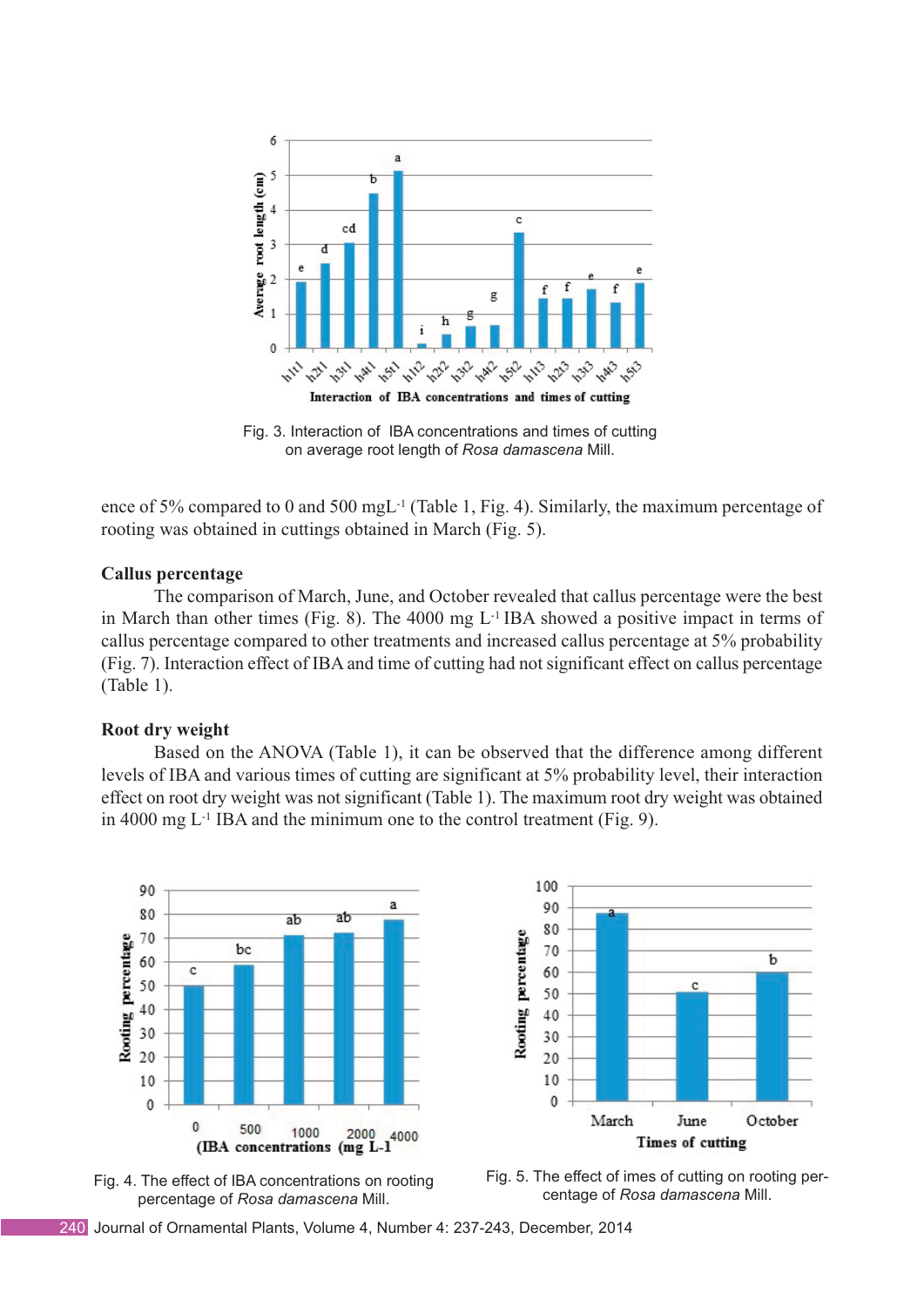

Fig. 6. The comparison of average root length in control treatment (a) and 4000 mg  $L^{-1}(b)$ .



Fig. 7. The effect of IBA concentrations on callus percentage of *Rosa damascena* Mill.



Fig. 9. The effect of IBA concentrations on root dry weight of *Rosa damascena* Mill.



Fig. 8. Times of cutting on callus percentage of *Rosa damascena* Mill.



Fig. 10. Times of cutting on root dry weight of *Rosa damascena* Mill.

## **DISCUSSION**

According to the results of this study and evaluation of measured traits in the cuttings of ornamental shrub of damask rose in the greenhouse at different concentrations of IBA and various times of cutting preparation, it can be said that the March improvied all of the traits including the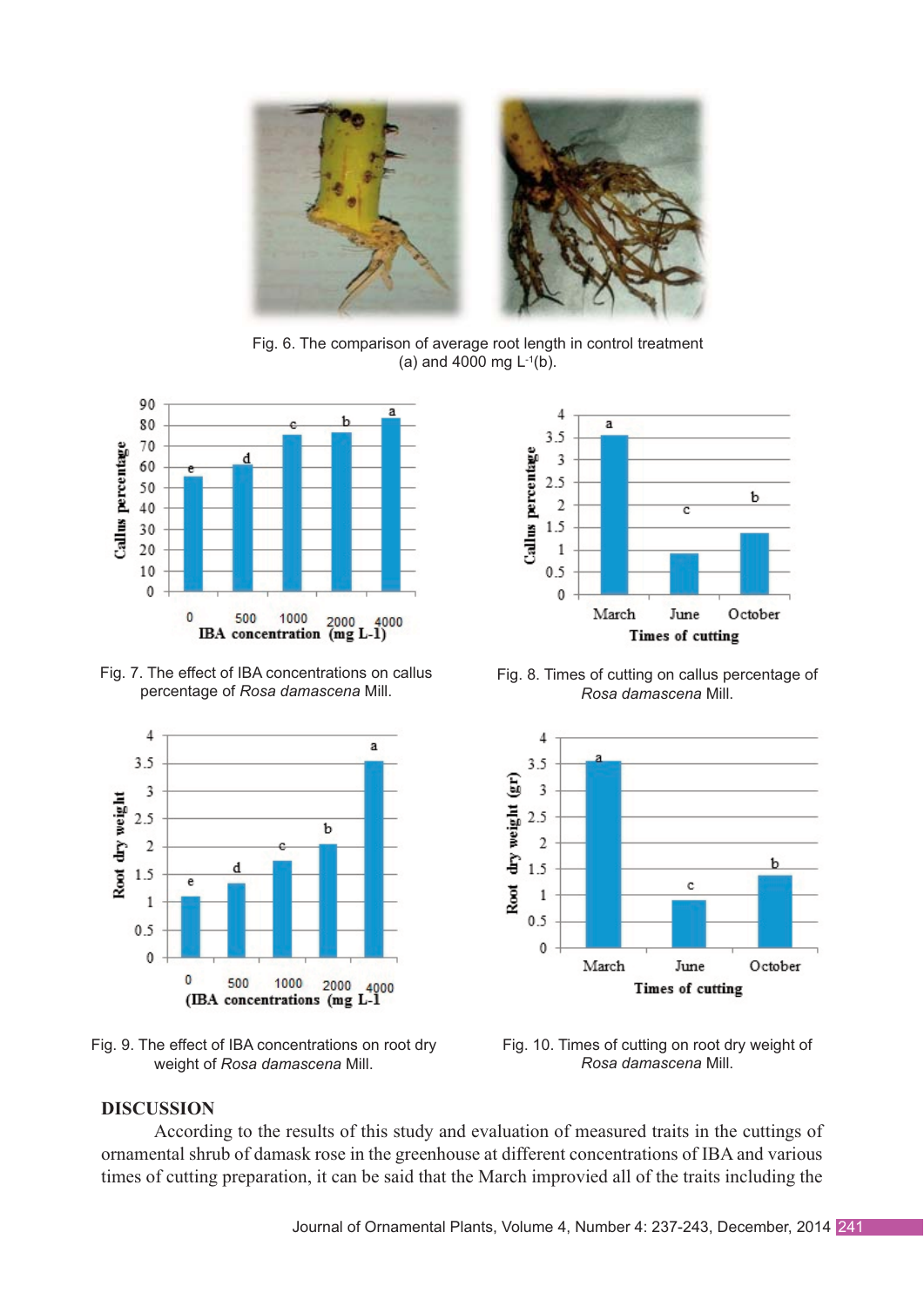root mean length, rooting percentage, callus percentage, and root dry weight. Regarding the IBA concentrations, it should be noted that application IBA showed a clear impact on rooting in damask rose. Overall, effect of March with 4000 mg L-1 IBA are the best treatment to improve rooting in cutting of damask rose flower.

The results obtained from the effect of different levels of IBA on the diameter of stalks obtained from apple cutting showed that there is no significant difference between various treatments and the control. This can imply that IBA, the applied growth regulator, affects most of the properties related to the root (Delargy and Wright, 2006).

The results of the investigation of two methods of quick immersion end of cutting and spraying IBA and NAA on cutting showed that method of hormone application had significant influence in some species. For example, *Aglaonema, Gardenia*, and ivy cuttings with quick immersion of end cuttings in high concentrations of IBA has been known to be effective compared with spraying on Chrysanthemum, Begonia, and Dieffenbachia (Blythe *et al.*, 2004).

In another study, it has been shown that semi-hardwood cutting prepared during the first week of February, immersed quickly in 4000 mg L<sup>-1</sup> IBA, had the highest callus, rooting percentages and root dry weight as much as 91.8% compared with the first week of November (Zarin Ball *et al*., 2005). In addition, rooting percentage of cuttings in quick immersion was better tha other methods (Eftekhari and Moalemi, 2003; Zarin Ball *et al.,* 2005).

IBA resulted in significant increase of rooting percentage of *Conocarpus* compared *Dombeya natalensis, Polygonella polygamy,* and *Thunbergia grandiflora* (Gupta and Kher, 1989; Edward and Watson, 2001; Heather *et al.*, 2010).

With regard to the effect of treatments on cutting callus percentages, the results manigfest that application of IBA is more effective than NAA, in *Bougainvillea spectabillis, Hibiscus rosasinensis, Thunbergia grandiflora*, and *Polygonella polygama* (Widiastoety and Soebijanto, 1988; Moalemi and Chehrazi, 2003; Gupta and Kher, 1989; Heather *et al.*, 2010), However, it is not consistent with the results obtained by other researchers on *Callistemon citrinus* and *Nerium oleander* L. This incompatibility might be due to the difference of plant types.

According to literatures, external usage of IBA increased IBA mechanism is developing IAA (indole acetic acid) and prepared amino acids required for proteins that are involved in the formation of root primordia (Ryugo and Breen, 2003).

The research on *Callistemon citrinus* demonstrated that the root length and the number of roots are directly correlated with increased root weight. It was also reported that the highest percentage of rooting, maximum number and length of roots, the highest root dry weight, and the maximum leaf number were obtained in cuttings treated with IBA at 4000 mg L-1 concentration that obtained in February (Zarin Ball *et al*., 2005).

By stimulating rooting, auxin makes carbohydrates and nitrogenous substances transfer from the leaves to the root, and increased dry and fresh weight of roots (Hashemabadi and Sedaghathoor, 2005).

Hussein (2008) reported that in his study on *Thunbergia grandiflora* maximum rooting percentage and the longest root were obtained in 4000 mg  $L<sup>-1</sup>$  and the highest number of roots was achieved in 6000 mg L-1.

# **Literature Cited**

- Abdulsalam, K.S. and Siraj, M. S. 1994. Effect of some biological agents and naphthalene acetic acid (NAA) on rooting response of some ornamental shrubs. Journal of King Saud University. 6: 135-141.
- Anonymous. 1976. The biology and ecology of *rosa x hybrid* (rose). Australian Government, Department of Health and Ageing Office of the Gene Technology Ragulator.
- Batuli, H. 2005. Damask rose (*Rosa damascena* Mill.). Agricultural and Natural Resources Research